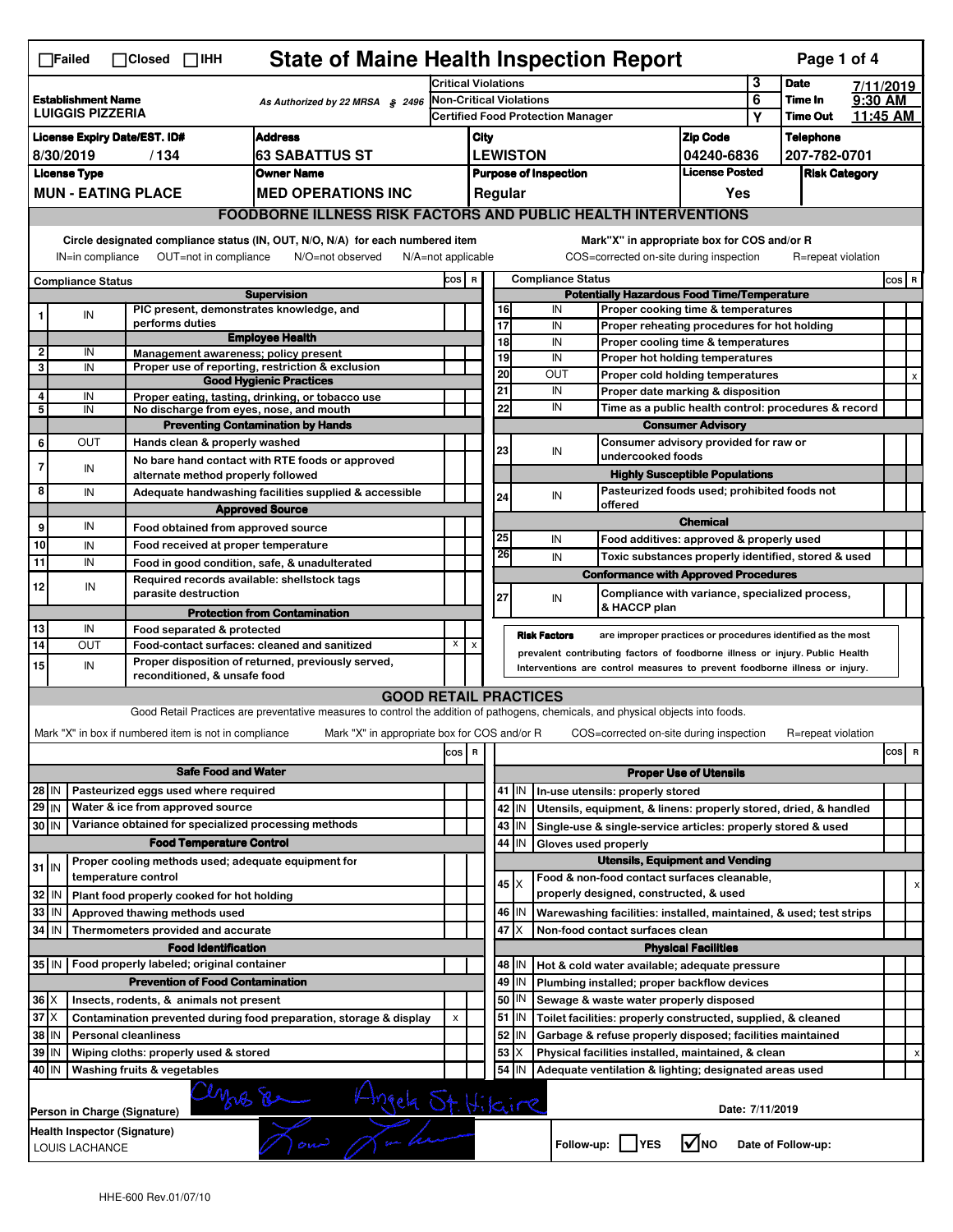|                                                      |                       |                                 | <b>State of Maine Health Inspection Report</b> | Page 2 of 4                     |                                  |                   |
|------------------------------------------------------|-----------------------|---------------------------------|------------------------------------------------|---------------------------------|----------------------------------|-------------------|
| <b>Establishment Name</b><br><b>LUIGGIS PIZZERIA</b> |                       |                                 |                                                | As Authorized by 22 MRSA § 2496 |                                  | 7/11/2019<br>Date |
| License Expiry Date/EST. ID#<br>8/30/2019<br>/134    | <b>63 SABATTUS ST</b> | City / State<br><b>LEWISTON</b> | /ME                                            | Zip Code<br>04240-6836          | <b>Telephone</b><br>207-782-0701 |                   |
|                                                      |                       |                                 | <b>Temperature Observations</b>                |                                 |                                  |                   |
| Location                                             | <b>Temperature</b>    |                                 |                                                | <b>Notes</b>                    |                                  |                   |
| Sliced ham                                           | $37*$                 | 2 door reach in (bottom)        |                                                |                                 |                                  |                   |
| Sliced ham                                           | $40*$                 | Fergy station                   |                                                |                                 |                                  |                   |
| Raw beef patty                                       | 46*                   |                                 | 2 door reach in (top) discarded                |                                 |                                  |                   |
| Cut onion                                            | $41*$                 | Walk in cooler                  |                                                |                                 |                                  |                   |
| Low temp dish                                        | 140*/50-99 ppm        |                                 | Wash and rinse/ sanitizing solution            |                                 |                                  |                   |
| Spaghetti                                            | $70*$                 | Cooling process                 |                                                |                                 |                                  |                   |
| Meatball and sauce                                   | $100*$                | Heating process (1 hour)        |                                                |                                 |                                  |                   |
| Water                                                | $128*$                | Hand wash station               |                                                |                                 |                                  |                   |



**Date: 7/11/2019**

HHE-601(a)Rev.01/07/10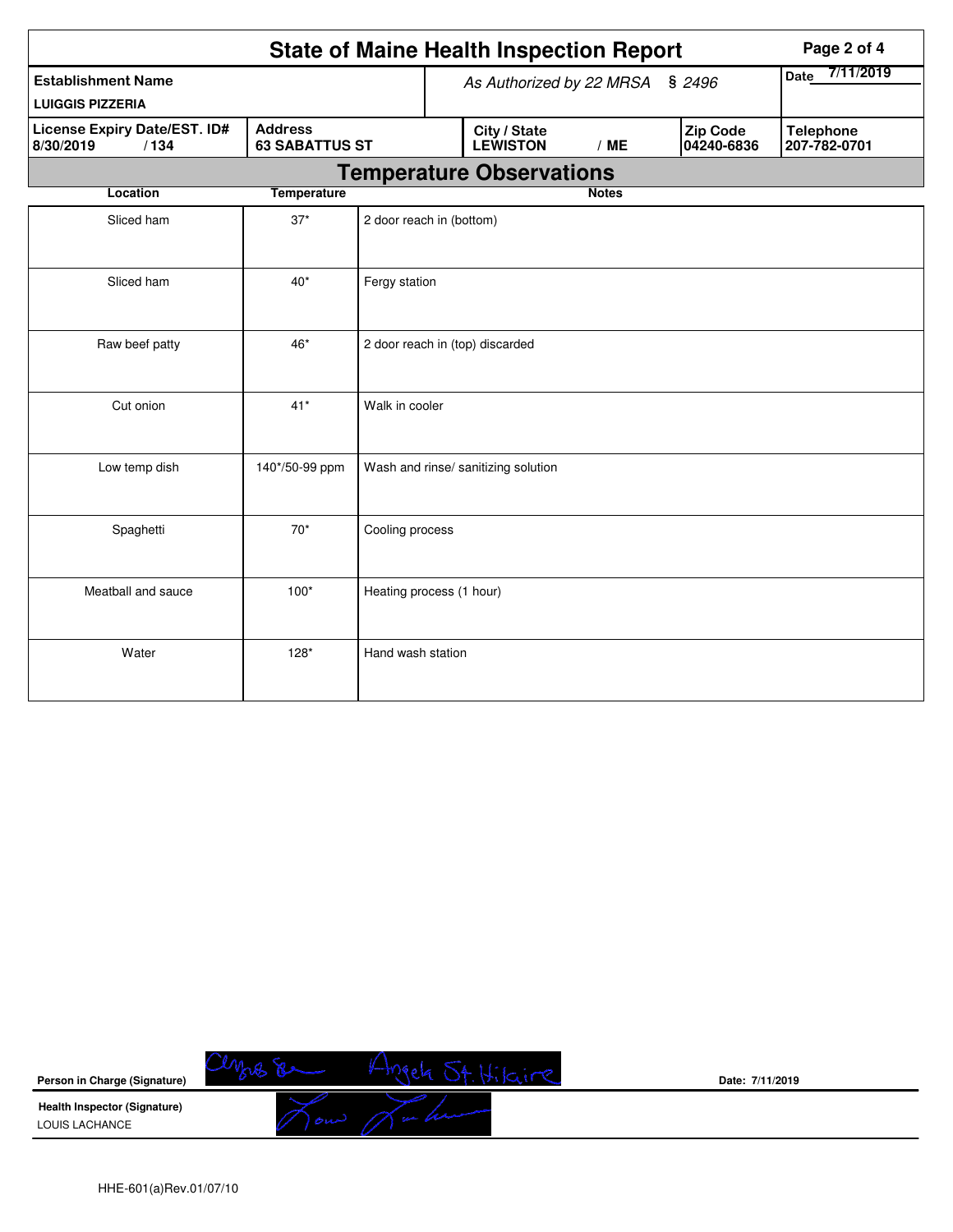|                                                                                                                                                                                                            | Page 3 of 4                                                                                                                                        |                                            |           |                               |                          |  |  |  |  |
|------------------------------------------------------------------------------------------------------------------------------------------------------------------------------------------------------------|----------------------------------------------------------------------------------------------------------------------------------------------------|--------------------------------------------|-----------|-------------------------------|--------------------------|--|--|--|--|
| <b>Establishment Name</b>                                                                                                                                                                                  |                                                                                                                                                    |                                            |           |                               | 7/11/2019<br><b>Date</b> |  |  |  |  |
| <b>LUIGGIS PIZZERIA</b>                                                                                                                                                                                    |                                                                                                                                                    |                                            |           |                               |                          |  |  |  |  |
| License Expiry Date/EST. ID#<br>8/30/2019<br>/134                                                                                                                                                          | <b>Address</b><br><b>63 SABATTUS ST</b>                                                                                                            | City / State<br><b>LEWISTON</b>            | <b>ME</b> | <b>Zip Code</b><br>04240-6836 |                          |  |  |  |  |
|                                                                                                                                                                                                            |                                                                                                                                                    | <b>Observations and Corrective Actions</b> |           |                               |                          |  |  |  |  |
|                                                                                                                                                                                                            | Violations cited in this report must be corrected within the time frames below, or as stated in sections<br>8-405.11 and 8-406.11 of the Food Code |                                            |           |                               |                          |  |  |  |  |
| 6: 2-301.14: C: Food employees are not cleaning their hands and exposed portions of their arms as required.                                                                                                |                                                                                                                                                    |                                            |           |                               |                          |  |  |  |  |
| INSPECTOR NOTES: Food employees not washing their hands when changing tasks as required.                                                                                                                   |                                                                                                                                                    |                                            |           |                               |                          |  |  |  |  |
| 14: 4-601.11.(A): C: Equipment food-contact surfaces and utensils are not clean to sight and touch.                                                                                                        |                                                                                                                                                    |                                            |           |                               |                          |  |  |  |  |
| INSPECTOR NOTES: *REPEAT* Can opener blade covered with old food reminants. Dough mixer dirty. Clean and sanitize blade after use. COS                                                                     |                                                                                                                                                    |                                            |           |                               |                          |  |  |  |  |
| 20: 3-501.16.(A).(2): C: PHF not maintained at 41 F or less.                                                                                                                                               |                                                                                                                                                    |                                            |           |                               |                          |  |  |  |  |
| INSPECTOR NOTES: *REPEAT* Ground beef elevated in temperature. Keep PHF's at 41* or less. COS, product discarded.                                                                                          |                                                                                                                                                    |                                            |           |                               |                          |  |  |  |  |
| 36: 6-202.15: N: Outer openings are not protected from the entry of insects or rodents.                                                                                                                    |                                                                                                                                                    |                                            |           |                               |                          |  |  |  |  |
| INSPECTOR NOTES: Rear kitchen door left open. Keep door closed or install screen door. COS                                                                                                                 |                                                                                                                                                    |                                            |           |                               |                          |  |  |  |  |
| 37: 3-305.11: N: Food not protected from contamination during storage.                                                                                                                                     |                                                                                                                                                    |                                            |           |                               |                          |  |  |  |  |
| INSPECTOR NOTES: Multiple food items storedd directly on floor. All goods should be a minimum of 6 inches above floor. COS                                                                                 |                                                                                                                                                    |                                            |           |                               |                          |  |  |  |  |
| 45: 4-101.19: N: Nonfood contact surfaces of equipment that requires frequent cleaning not constructed of a corrosion-resistant, nonabsorbent, and<br>smooth material.                                     |                                                                                                                                                    |                                            |           |                               |                          |  |  |  |  |
| INSPECTOR NOTES: *REPEAT* Stainless counters damaged and covered in tape. Many counters are damaged and exposing non cleanable surfaces.<br>Repair and replace surfaces to be smooth and easily cleanable. |                                                                                                                                                    |                                            |           |                               |                          |  |  |  |  |
| 45: 4-501.11: N: Equipment in disrepair.                                                                                                                                                                   |                                                                                                                                                    |                                            |           |                               |                          |  |  |  |  |
| INSPECTOR NOTES: Reach in coolers have torn gaskets. Replace to be sealed and easily cleanable.                                                                                                            |                                                                                                                                                    |                                            |           |                               |                          |  |  |  |  |
| 47: 4-602.13: N: Non-food contact surfaces are not cleaned at a frequency necessary to preclude accumulation of soil residues.                                                                             |                                                                                                                                                    |                                            |           |                               |                          |  |  |  |  |
|                                                                                                                                                                                                            | INSPECTOR NOTES: Shelving in walk in cooler, fans are dirty and need cleaning.                                                                     |                                            |           |                               |                          |  |  |  |  |
| 53: 6-201.11: N: Floors, walls, and ceilings are not smooth and easily cleanable.                                                                                                                          |                                                                                                                                                    |                                            |           |                               |                          |  |  |  |  |
| INSPECTOR NOTES: *REPEAT* Flooring damaged and missing in many areas. Install new flooring and coving in area behind gas burners.                                                                          |                                                                                                                                                    |                                            |           |                               |                          |  |  |  |  |
|                                                                                                                                                                                                            |                                                                                                                                                    |                                            |           |                               |                          |  |  |  |  |
|                                                                                                                                                                                                            |                                                                                                                                                    |                                            |           |                               |                          |  |  |  |  |
|                                                                                                                                                                                                            |                                                                                                                                                    |                                            |           |                               |                          |  |  |  |  |
|                                                                                                                                                                                                            |                                                                                                                                                    |                                            |           |                               |                          |  |  |  |  |
|                                                                                                                                                                                                            |                                                                                                                                                    |                                            |           |                               |                          |  |  |  |  |
|                                                                                                                                                                                                            |                                                                                                                                                    |                                            |           |                               |                          |  |  |  |  |
| Person in Charge (Signature)                                                                                                                                                                               |                                                                                                                                                    | St. Hikire                                 |           | Date: 7/11/2019               |                          |  |  |  |  |
| <b>Health Inspector (Signature)</b><br>LOUIS LACHANCE                                                                                                                                                      |                                                                                                                                                    |                                            |           |                               |                          |  |  |  |  |